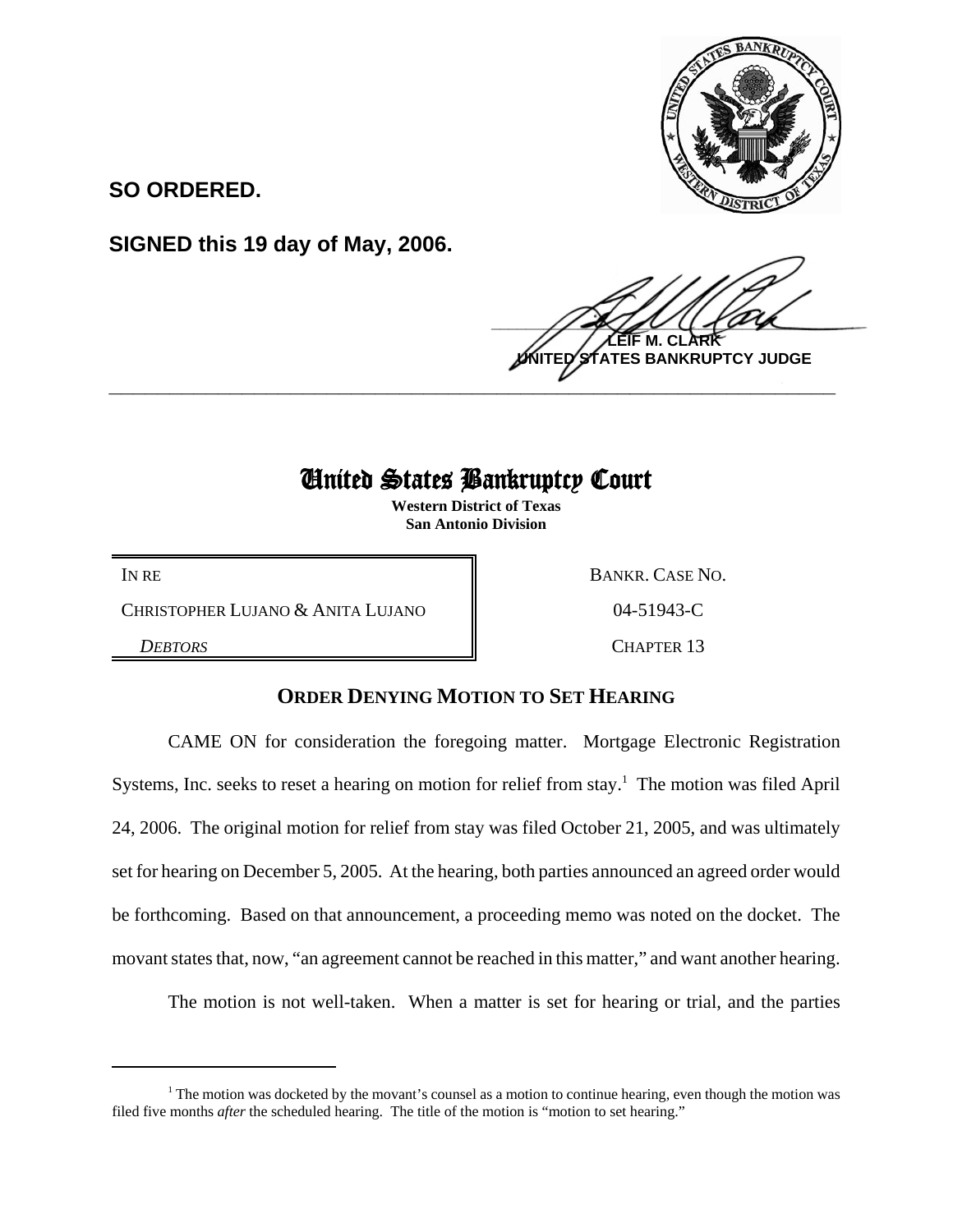appear, their options are limited. They may try the matter to resolution. The movant may withdraw the matter. The respondent may default, or declare they do not oppose the relief requested. The parties may request the matter be continued. Or the parties may, as they did here, announce that the matter has been settled, with a form of order to come. The announcement on the record (or the trial of the matter) disposes of the matter.

The option that is *not* available is the one sought by the movant here – to withdraw the announcement of an agreement. By the time of trial, the parties are presumed either to be ready to try their case, or to announce that they have settled their case in one fashion or another, as described above. The announcement "we are trying to settle this matter" or "we hope to settle this matter" or "we think we might have a settlement" is not a settlement announcement. It is an acknowledgment that the parties have *not* been able to settle the matter, at which point their only choice is to proceed to trial.

This is the way it must be. Otherwise, a trial setting becomes merely aspirational, with parties never really knowing whether they should or should not bring witnesses and exhibits. What is more, if parties can freely announce only a hoped for settlement, then parties will be encouraged to break deals. The court will no longer be able to enforce settlements announced on the record, out of concern that the settlement might not be real. Courts will either have to do interminable resets (which is sure to discourage parties from ever reaching a settlement, because they will not be facing a hard deadline), or will have to reject all settlement announcements out of hand unless they are reduced to writing at the time of the hearing. The latter option, though available, places unrealistic burdens on busy counsel, and insults the honesty and integrity of the bar.

If the parties announce a settlement, but are subsequently unable to reach an agreement, the only option available for the moving party is to refile the motion (and pay a new filing fee). Only